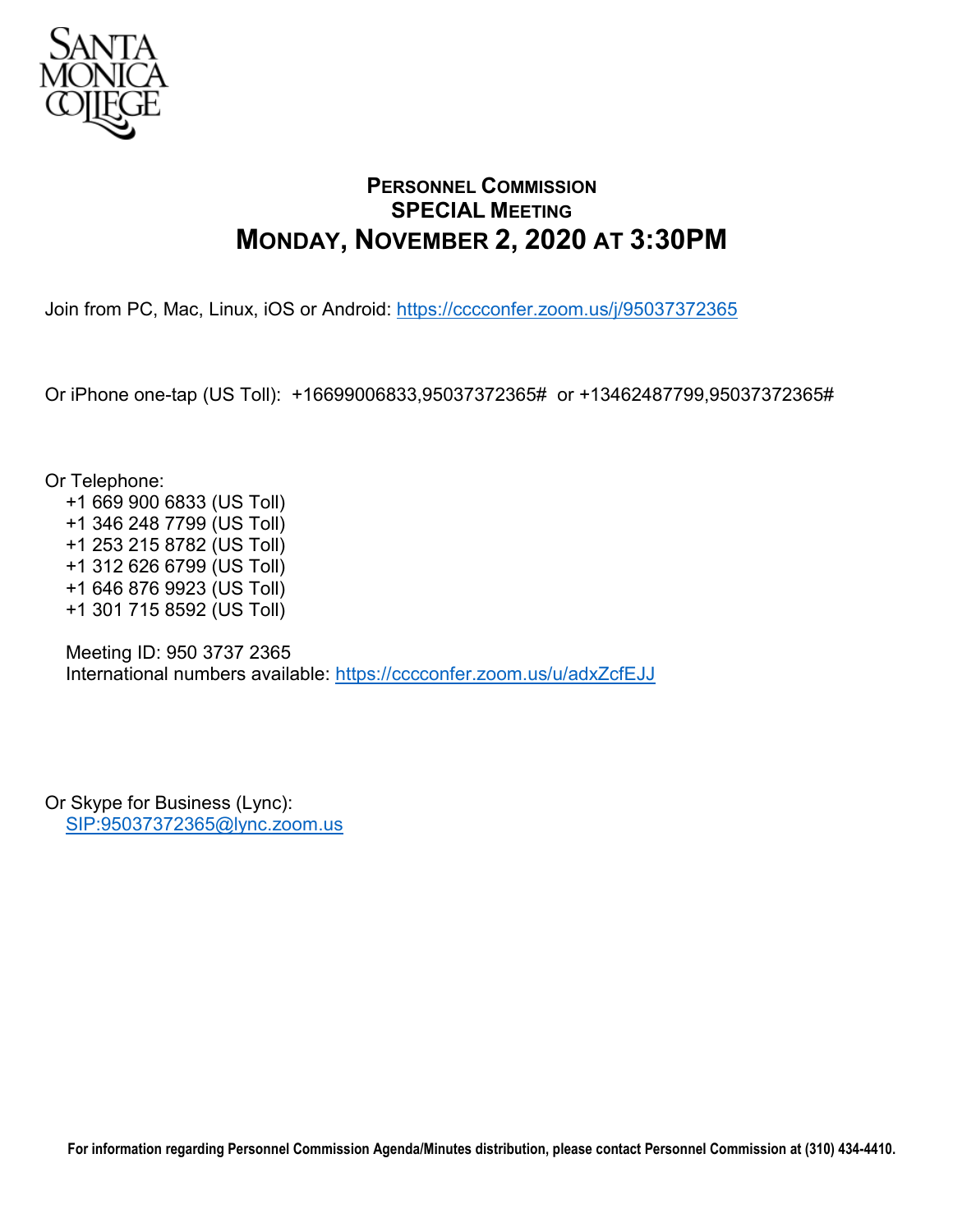# **PERSONNEL COMMISSION -** SPECIAL MEETING AGENDA

VIRTUAL MEETING – MONDAY, NOVEMBER 2, 2020 at 3:30 PM

## **Hardcopy Distribution only at 2714 Pico: Exterior Display Box**

## **DEPARTMENTS:**

3400 Airport/SBDC: Sasha King Academic Affairs: Sharon Thomas Accounts Payable: Admissions & Records: Esau Tovar African American Center: Sherri Bradford Athletics: Sandra Hernandez Auxiliary Services: Ofelia Meza Bundy: Beverly Redd-Walker Business Department: Peter Murray Campus Police Office: Jennifer Jones Campus Store: Jaime Recinos Career Services: Vicky Rothman Cashier's Office: Veronica Romo Center for Media & Design: Jamina Russell Community Education: Alice Meyering Counseling Office: Laurie Guglielmo Custodian Time Clock: Anthony Williams Disabled Students Center: Nathalie Laille Early Childhood Ed.: L. Manson Emeritus College: V. Rankin-Scales English Dept.: Martha Hall EOP&S: Nick Mata ESL Office: Jocelyn Alex Events Office: Yesenia Penate Faculty Association: Peter Morse Financial Aid Office: Stacy Neal Health Sciences: Health Office: Nancy Alfaro HSS: Carolyn Baugh Institutional Research: International Education Center: Ana Jara KCRW: Latino Center: Maria Martinez Madison: Gail Johnson Maintenance/Operations: Anisha Fullard Math Village: Kristina Fukuda Media Center: L. Nakamura Modern Language: Travis Grant Music: Lori Geller Outreach & Recruitment: Will Taylor Payroll: Ian Fraser Science: Ingrid Cardwell Student Life: Amelia Trejo Superintendent/Presidents Office: L. Kilian STEM: Vanan Yahnian Theater Arts: Judy Louff W& ED/Bundy: Tricia Ramos

#### **ADMINISTRATORS & MANAGERS**

Emeritus: Scott Silverman Facilities: Dennis Biddle HR: Tre'Shawn Hall-Baker Info Tech: Marc Drescher IEC: N. Pressian Instructional Technology: Maintenance: Devin Starnes Terry Kamibayashi Operations: Anthony Barlow Derrick Davis Felicia Hudson Robert Villanueva Receiving: Lisa Davis Supplemental Instruction: Wendi DeMorst

#### **PRESIDENT/SUPERINTENDENT & SENIOR STAFF**

Superintendent/President: Kathryn Jeffery Executive VP: VP Academic Affairs: Jennifer Merlic VP Business/Admin: Chris Bonvenuto VP Enroll. Services: T. Rodriguez VP Human Resources: Sherri Lee-Lewis VP Student Affairs: M. Tuitasi Senior Director Government Relations & Institutional Communications: Don Girard Community Relations: Kiersten Elliott Public Information: Grace Smith

## **PUBLIC POSTING LOCATIONS**

2714 Pico: exterior display box Library for Public Posting (1) Library for Archives (2) Mailroom SMC Personnel Commission Office SMC Human Resources Staff Lounge

## **EMPLOYEE ORGANIZATIONS**

CSEA Labor Rep.: Jessica Gonzalez CSEA Chapter Pres.: Mike Roberts CSEA Chapter 1st V.P.: Kennisha Green CSEA Chapter 2nd V.P.: Cindy Ordaz CSEA Chief Job Steward: Lee Peterson CSEA Corresponding Sec: Kristina Fukuda CSEA Recording Sec'y: Judith Mosher SMC POA President: – Officer Cadena Mgmnt Assoc: Eve Adler

Revised 10/15/2020

#### **IF YOU NEED AN ACCOMMODATION**

Written requests for disability-related modifications or accommodations that are needed in order to participate in the Commission meeting are to be directed to the Personnel Commission Office as soon in advance of the meeting as possible.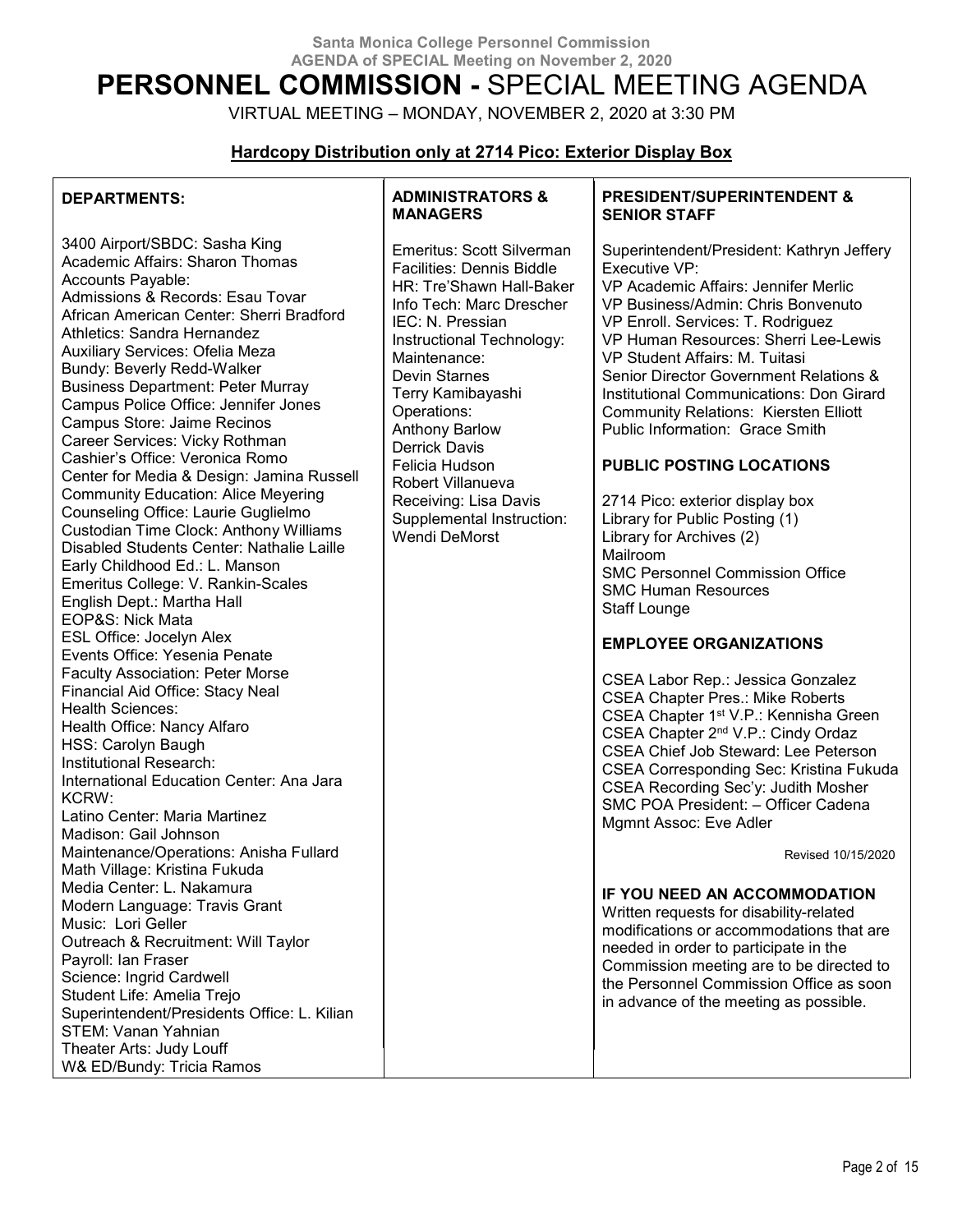## **PUBLIC PARTICIPATION FOR VIRTUAL MEETINGS ADDRESSING THE PERSONNEL COMMISSION**

During the COVID-19 (Coronavirus) Global Pandemic, the Personnel Commission will be conducting virtual public meetings using Zoom. Virtual meetings have been authorized by Executive Order N-25-20 issued by Governor Gavin Newsom and dated March 12, 2020, to reduce and minimize the risk of infection by "limiting attendance at public assemblies, conferences, or other mass events." Zoom meetings will ensure public participation while at the same time complying with the Governor's Stay at Home executive order and Los Angeles County's Safer at Home order.

Members of the public may address the Personnel Commission **concerning any subject that lies within the jurisdiction of the Personnel Commission.** Public participation can occur in one of two ways. Members of the public can submit written comments to be read during the public meeting or they may speak during the Zoom meeting.

Individuals wishing to speak or submit written comments to be read at the Personnel Commission meeting shall send an email to personnel commission@smc.edu, by no later than 12 PM, Monday, November 2, 2020. The email should include the following information:

- Name
- Department (optional)
- Topic or Agenda Item # to be addressed
- Comments to be read (if submitting written comments)

## Instructions for Speaking to the Commission through Zoom

Speakers may address any specific agenda item, or may provide general comments during the "Public Comments" period. When it is time for the speakers to address the Commission, their name will be called and the microphone on their Zoom account will be activated. A speaker's Zoom Profile should match their real name to expedite this process. After the comment has been given, the microphone for the speaker's Zoom profile will be muted.

All public comments will be subject to the general rules set forth below.

- 1. Five minutes is allotted to each speaker per topic. If there are more than four speakers on any topic or item, the Commission reserves the option of limiting the time for each speaker. A speaker's time may not be transferred to another speaker.
- 2. Each speaker is limited to one presentation per specific agenda item before the Commission, and to one presentation per Commission meeting on non-agenda items.
- 3. Five minutes is allotted to each speaker per topic for general public comments. The speaker must adhere to the topic. Individuals wishing to speak during the Public Comments will be called upon during Public Comments.

Any person who disrupts, disturbs, or otherwise impedes the orderly conduct of any meeting of the Personnel Commission by uttering loud, threatening, or abusive language or engaging in disorderly conduct, shall, at the discretion of the presiding officer or majority of the Personnel Commission, be requested to be orderly and silent and/or removed from the meeting.

No action may be taken on items of business not appearing on the agenda. *Reference: Merit Rule 2.2.8 Government Code sections 54954.2, 54954.3, 54957.9*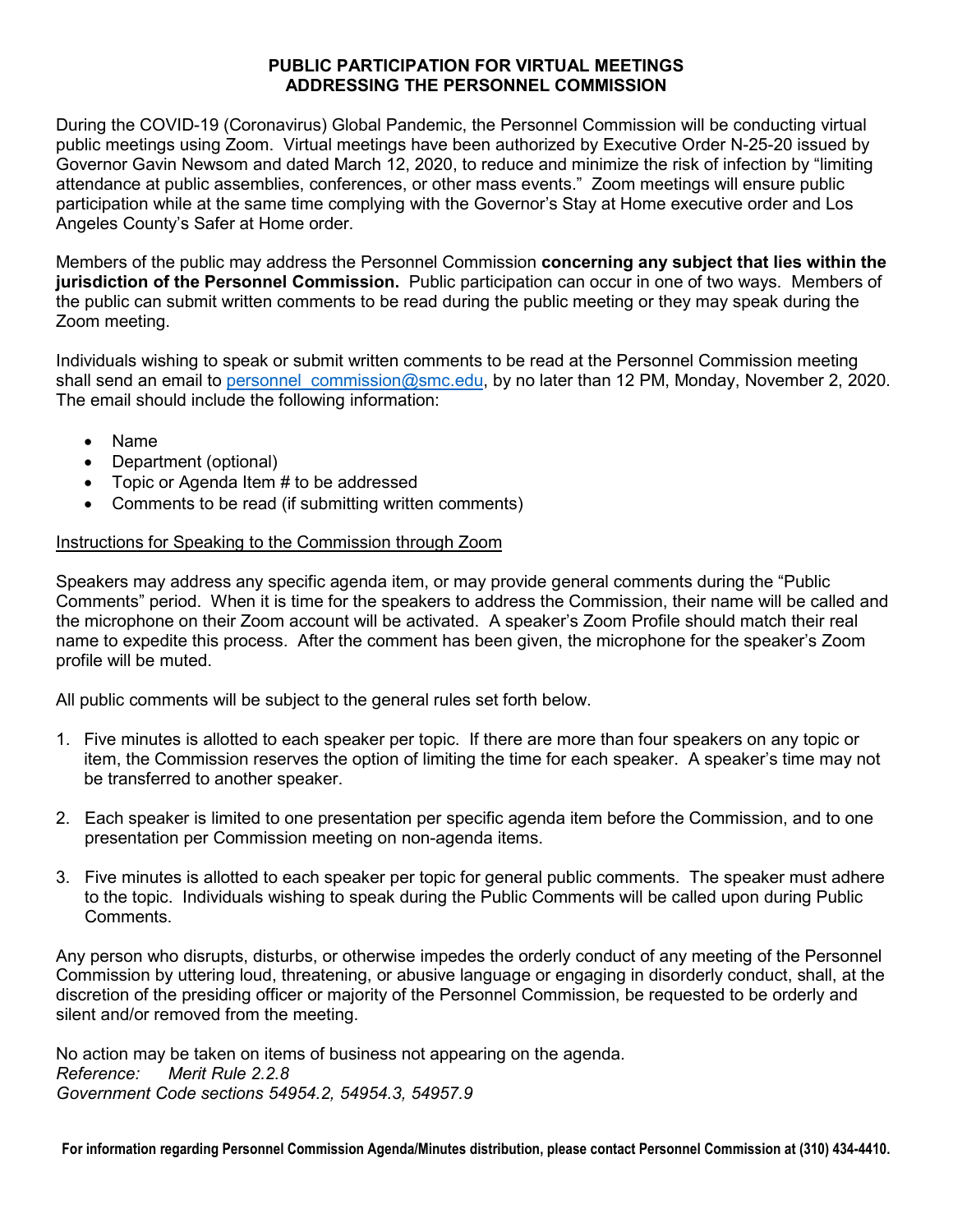*Any public records, which can be disclosed, related to an open session item on the agenda and distributed to the Personnel Commissioners less than 72 hours prior to the meeting, are available for public inspection in the Personnel Commission Office, 2714 Pico Blvd, Santa Monica, during normal business hours.*

Any individual or group may address the Personnel Commission during the Comments/Group Chat segment of the meeting regarding any item that is within the Commission's subject matter jurisdiction. However, the Commission will not take action on any item that is not on this agenda.

#### **PUBLIC SESSION: 3:30 p.m.**

#### **I.ORGANIZATIONAL FUNCTIONS**

- A. Call to Order p.m.
- **B.** Roll Call

| <b>Commissioner</b>             | <b>Present</b> | <b>Absent</b> |
|---------------------------------|----------------|---------------|
| Commissioner Metoyer, Chair     |                |               |
| Commissioner Abbott, Vice-Chair |                |               |
| <b>Commissioner Greenstein</b>  |                |               |
| <b>Commissioner Jansen</b>      |                |               |
| <b>Commissioner Leone</b>       |                |               |

## **II.COMMENTS AND INFORMATIONAL REPORTS**

## **A. Public Comments (non-actionable comments from those in attendance)**

## **III.AGENDA REPORTS – MAJOR ITEMS OF BUSINESS**

| # | <b>ITEM</b>                                                                                                      | <b>PAGE</b> |
|---|------------------------------------------------------------------------------------------------------------------|-------------|
|   | POSITION RECLASSIFICATION: ADMINISTRATIVE ASSISTANT II TO<br>STUDENT JUDICIAL AFFAIRS SPECIALIST: LISA BURNS     |             |
|   | POSITION RECLASSIFICATION: FINANCIAL AID SUPERVISOR TO<br>DIRECTOR OF FINANCIAL AID AND SCHOLARSHIPS: STACY NEAL |             |
| 3 | RATIFICATION OF INTERNAL LIMITED TERM ASSIGNMENTS                                                                | 11          |
| 4 | <b>EMPLOYMENT LISTS</b>                                                                                          | 13          |
| 5 | <b>EXAMINATION SCHEDULE</b>                                                                                      | 14          |

## **IV.ADJOURN**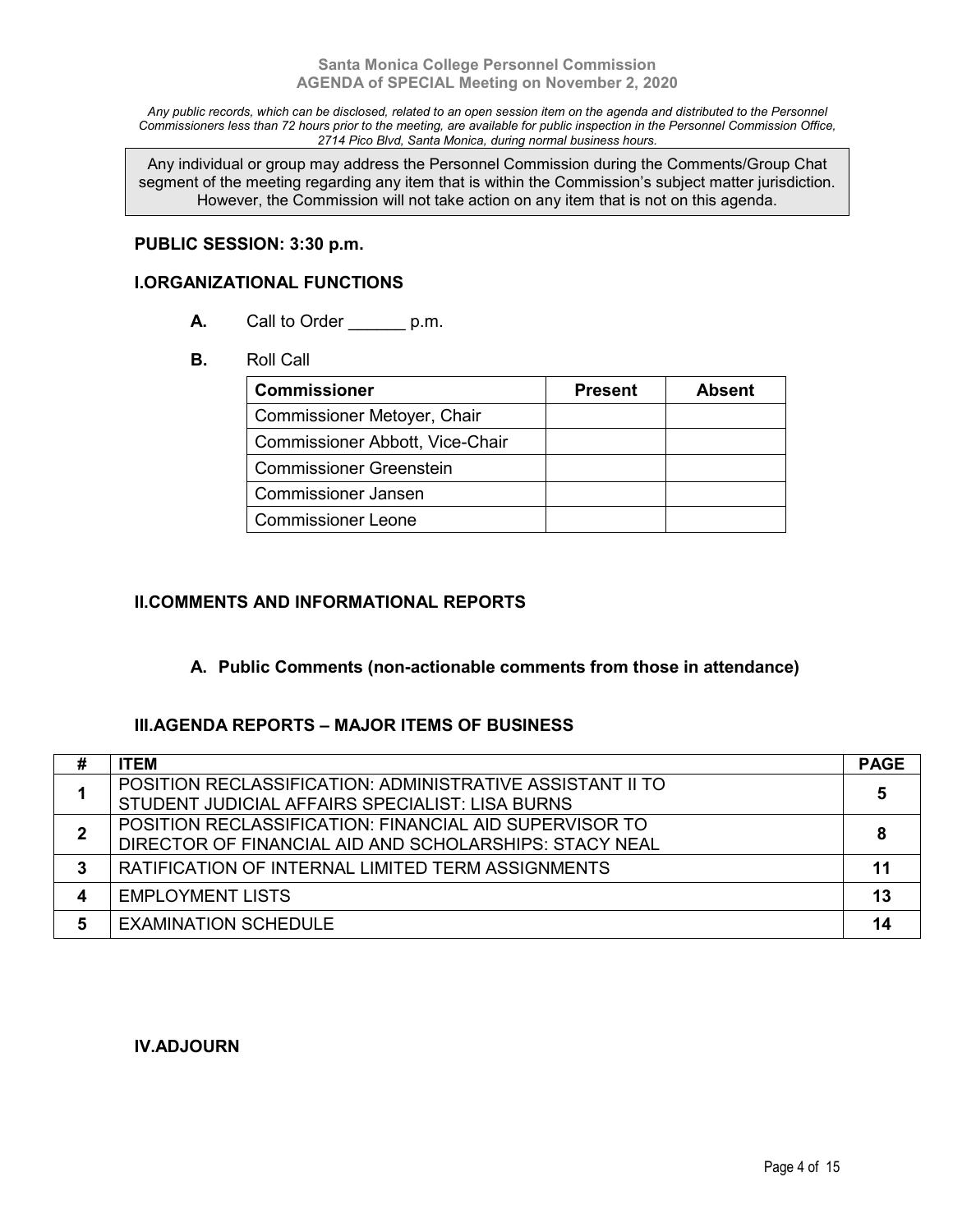| SUBJECT: | <b>POSITION RECLASSIFICATION: ADMINISTRATIVE ASSISTANT II TO</b><br>STUDENT JUDICIAL AFFAIRS SPECIALIST: LISA BURNS |  |
|----------|---------------------------------------------------------------------------------------------------------------------|--|
| DATE:    | November 2, 2020                                                                                                    |  |
| TO.      | Members of the Personnel Commission                                                                                 |  |
|          |                                                                                                                     |  |

- FROM: Carol Long, Director of Classified Personnel
- BY: Olga Vasquez, Personnel Analyst

## **BACKGROUND**

The Personnel Commission has been requested to conduct a position study for Lisa Burns who is currently an Administrative Assistant II in the Student Judicial Affairs Office. A reclassification study was initiated to determine if Ms. Burns' assigned duties and responsibilities are appropriately classified.

Ms. Burns has been an Administrative Assistant II in Student Judicial Affairs since November 2014. The Student Judicial Affairs Office works collaboratively with the campus community to uphold the District's Rules for Student Conduct, the Code of Academic Conduct and the Honor code in order to promote a safe learning environment for students, staff and faculty. The Department provides counseling, conflict resolution, mediation, workshops, presentations, outreach and educational resources to students, faculty and staff about Student Judicial Affairs.

## **METHODOLOGY**

The incumbent was requested to submit a Position Description Questionnaire (PDQ). The incumbent's PDQ was reviewed by the Director of Student Judicial Affairs, Lina Ladyzhenskaya and received by the Commission Office on December 12, 2019. Commission staff conducted a job audit to gather additional input from the incumbent and supervisor to determine the nature and level of duties assigned and performed.

## **ANALYSIS**

Key factors assessed when studying a position or classification include the scope and effect of responsibility, nature and purpose of contacts, knowledge required for the position, level of complexity, and degree of decision-making authority.

Job audit findings and review of the PDQ submitted indicate that this position performs complex and specialized duties with a high degree of discernment and decision making responsibilities in support of the student judicial affairs process, including triage services, investigations, reports, and training. The incumbent performs her responsibilities with substantial independence. Duties and responsibilities include investigating, analyzing and reporting on student affairs cases, preparing notices, recommending sanctions, following case progress through completion, analyzing, reviewing and maintaining student conduct databases and applicable information systems, in addition to inputting student data, tracking sanctions, compiling statistical data, reporting data required by law to internal and external stakeholders.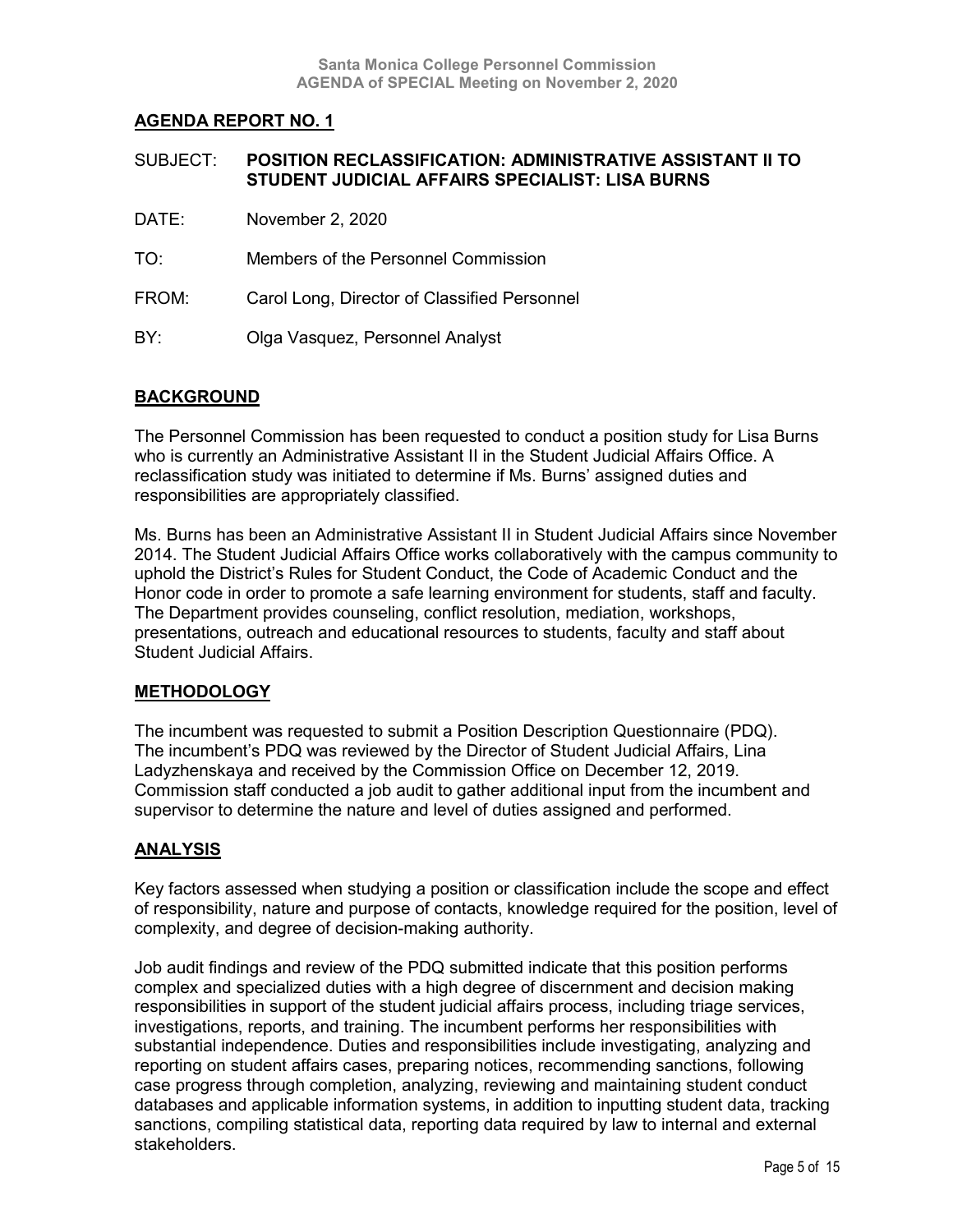## **FINDINGS**

- Ms. Burns qualifies for reclassification because her position is required to consistently perform duties related to the student judicial affairs process at a higher level of complexity and specialization with a greater scope/effect than is encompassed in her current classification of Administrative Assistant II. Duties are required to support normal Department and District operations and cannot be absorbed by other staff members.
- According to Ms. Burns' supervisor, she has been assigned to perform these duties since January 2016. Duties and responsibilities of this role have grown through gradual accretion for at least two years.
- Based on the duties assigned and the knowledge and abilities required, the classification of Student Judicial Affairs Specialist encompasses the majority of the essential duties of the incumbent in terms of complexity, scope and effect of responsibility, degree of decision making, knowledge required, and nature and purpose of contacts.

Findings have been sent for review to the incumbent, CSEA, Student Affairs, Business Services, Human Resources, and executive leadership.

#### Applicable Rules:

- The basis for reclassification of a position shall be the gradual accretion or growth of duties, and not a sudden change occasioned by a reorganization or the assignment of completely new duties and responsibilities. (Merit Rule 3.3.1)
- The change in duties and responsibilities must affect a significant portion of the duties and responsibilities of the position and be so significant as to clearly warrant a change in the title and qualifications requirements needed to perform the duties of the position. (Merit Rule 3.3.1)
- Merit Rule 3.3.2 defines gradual accretion of duties as "occurring over two (2) or more years of regular service."
- Reclassification may become moot if the out-of-class duties are removed from the position. Compensation for the higher level duties performed may be confirmed through the Working Out of Class procedures. (Merit Rule 3.3.4F)
- At least two (2) years must elapse from the time the decision is finalized before another request for reclassification can be initiated for the same position. (Merit Rule 3.3.4G)
- Changes in classification and salary resulting from the permanent reclassification of a position shall be effective no later than the first day of the month following the date on which the Personnel Commission takes action to approve reclassification of the position, provided the employee is eligible to be reclassified with his/her position without examination. (Merit Rule 3.3.7A(1))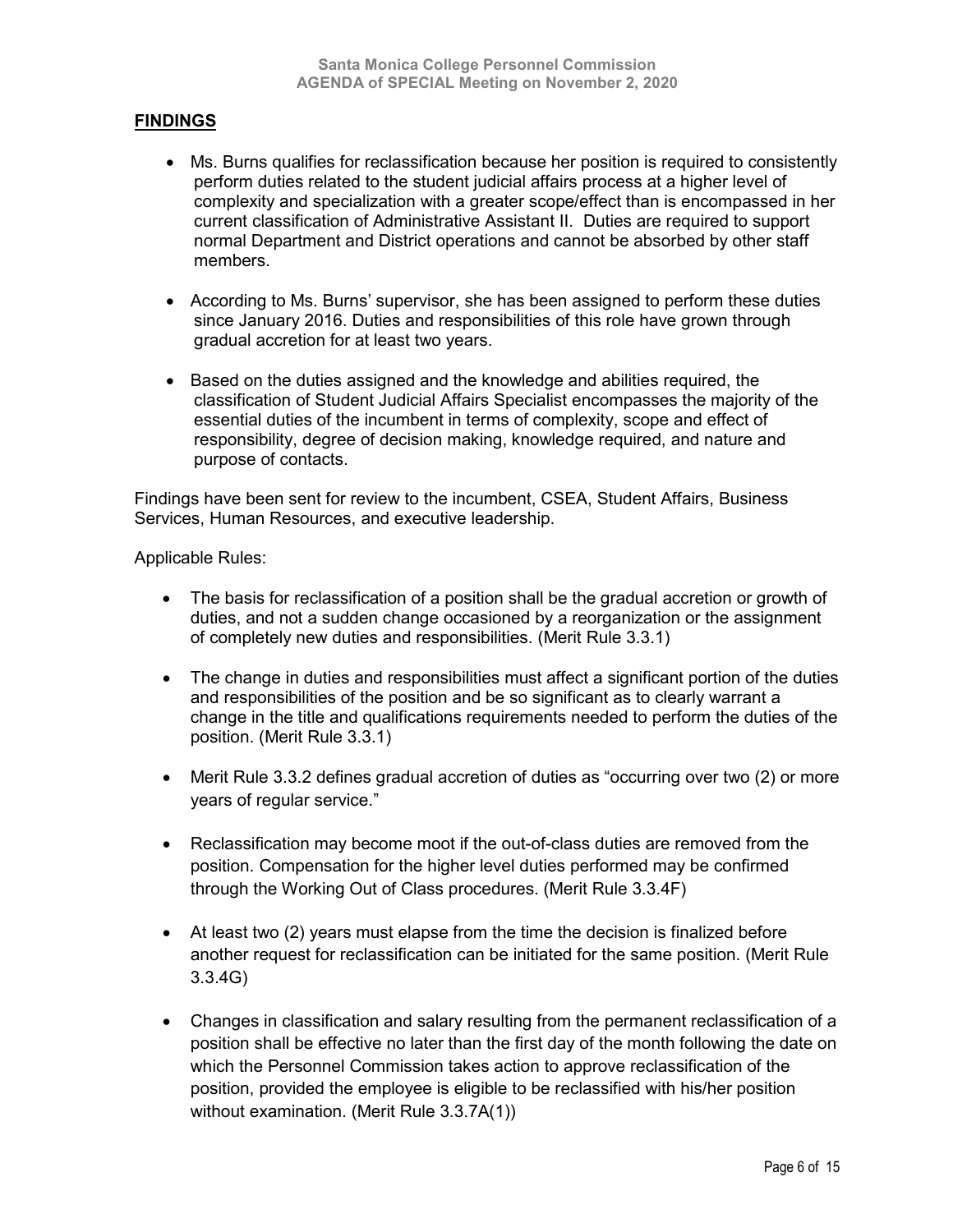• The Commission shall be the final approving authority concerning reclassifications. (Merit Rule 3.3.7C)

#### **RECOMMENDATION**

It is recommended that the Commission reclassify Ms. Burns' position from Administrative Assistant II to Student Judicial Affairs Specialist, with a reclassification effective date of December 1, 2020.

## **DISPOSITION BY THE COMMISSION**

MOTION MADE BY: SECONDED BY: AYES: NAYS: ABSTENTIONS: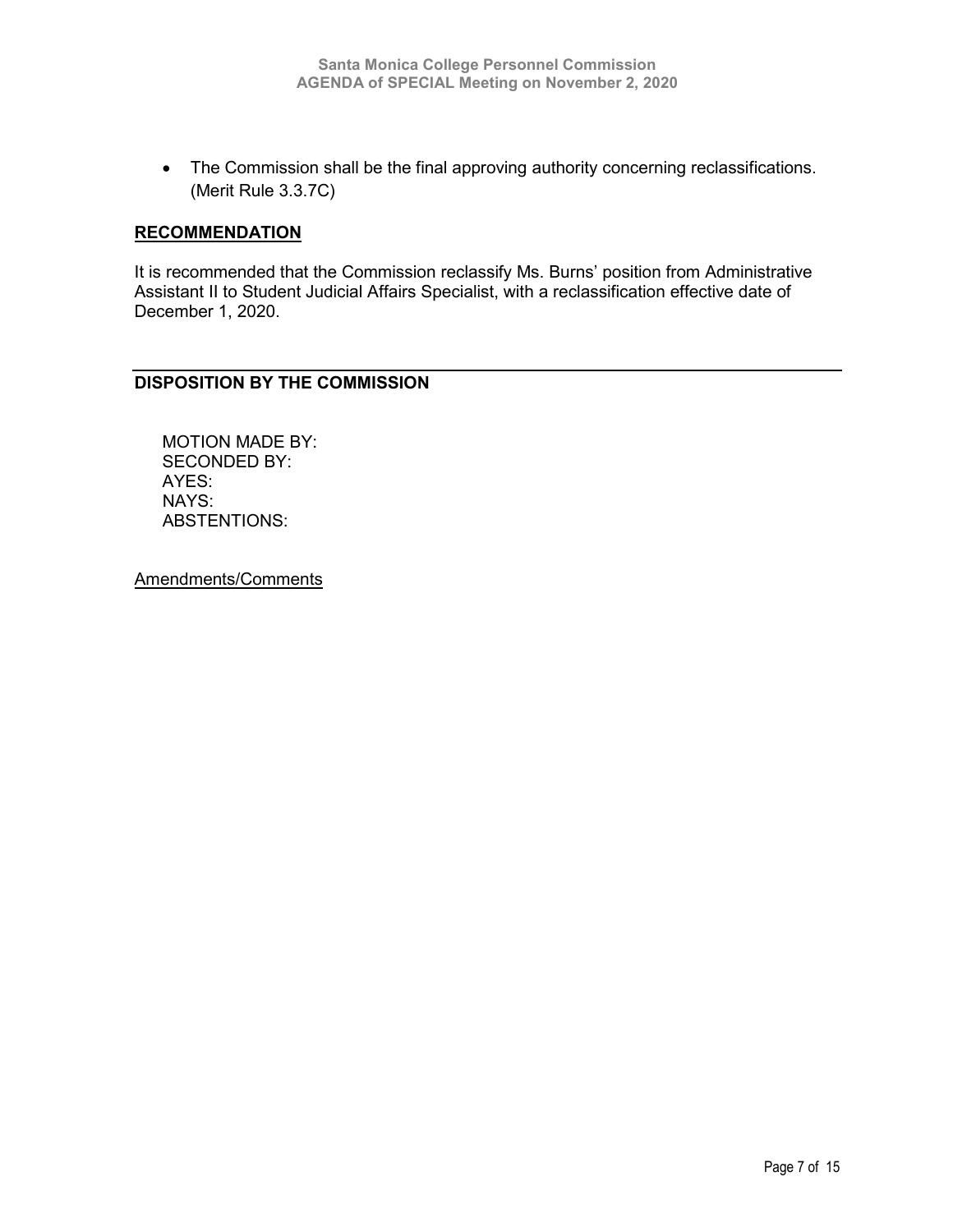| SUBJECT: | <b>POSITION RECLASSIFICATION: FINANCIAL AID SUPERVISOR TO</b> |  |  |
|----------|---------------------------------------------------------------|--|--|
|          | DIRECTOR OF FINANCIAL AID AND SCHOLARSHIPS: STACY NEAL        |  |  |

- DATE: November 2, 2020
- TO: Members of the Personnel Commission
- FROM: Carol Long, Director of Classified Personnel
- BY: August Faustino, Personnel Analyst

#### **BACKGROUND**

The Personnel Commission received a Request for Reclassification from the incumbent. A reclassification study was initiated to determine if Ms. Neal's assigned duties and responsibilities are appropriately classified.

Ms. Neal was hired into the position of Financial Aid Assistant Director in March of 2004. The Financial Aid Assistant Director position was retitled to Financial Aid Supervisor as part of the Hay Study in November of 2006. Stacy Neal has been in the position of Financial Aid Supervisor since January 2007. The Financial Aid and Scholarship Office helps students achieve their educational objectives through the administration of Federal, State and institutional aid programs.

#### **METHODOLOGY**

The incumbent was requested to submit a Position Description Questionnaire (PDQ). The incumbent's PDQ was reviewed by Teresita Rodriguez, Vice President, Enrollment Development and received by the Commission Office on February 3, 2020. Commission staff conducted a job audit to get additional input from the incumbent. Teresita Rodriguez and the incumbent's supervisor, Traci Hunter, Associate Dean, Financial Aid and Scholarships were also interviewed.

#### **ANALYSIS**

Key factors assessed when studying a position or classification include the scope and effect of responsibility, nature and purpose of contacts, knowledge required for the position, level of complexity, degree of decision-making authority, and consequence of error.

Job audit and PDQ findings indicate that this position has expanded over time to encompass duties and responsibilities commensurate with a higher level classification, with a broader scope/effect, greater decision-making authority, increased complexity, and a wider breath of knowledge required.

Ms. Neal's position oversees and executes funds disbursement of Federal and State Financial Aid allocated to SMC students, supervises and provides day-to-day leadership to the Financial Aid Office classified staff and manages the SMC Scholarship program. In addition, the incumbent also has responsibility for monitoring and overseeing Financial Aid Management Systems, modifications to and implementations of department policies and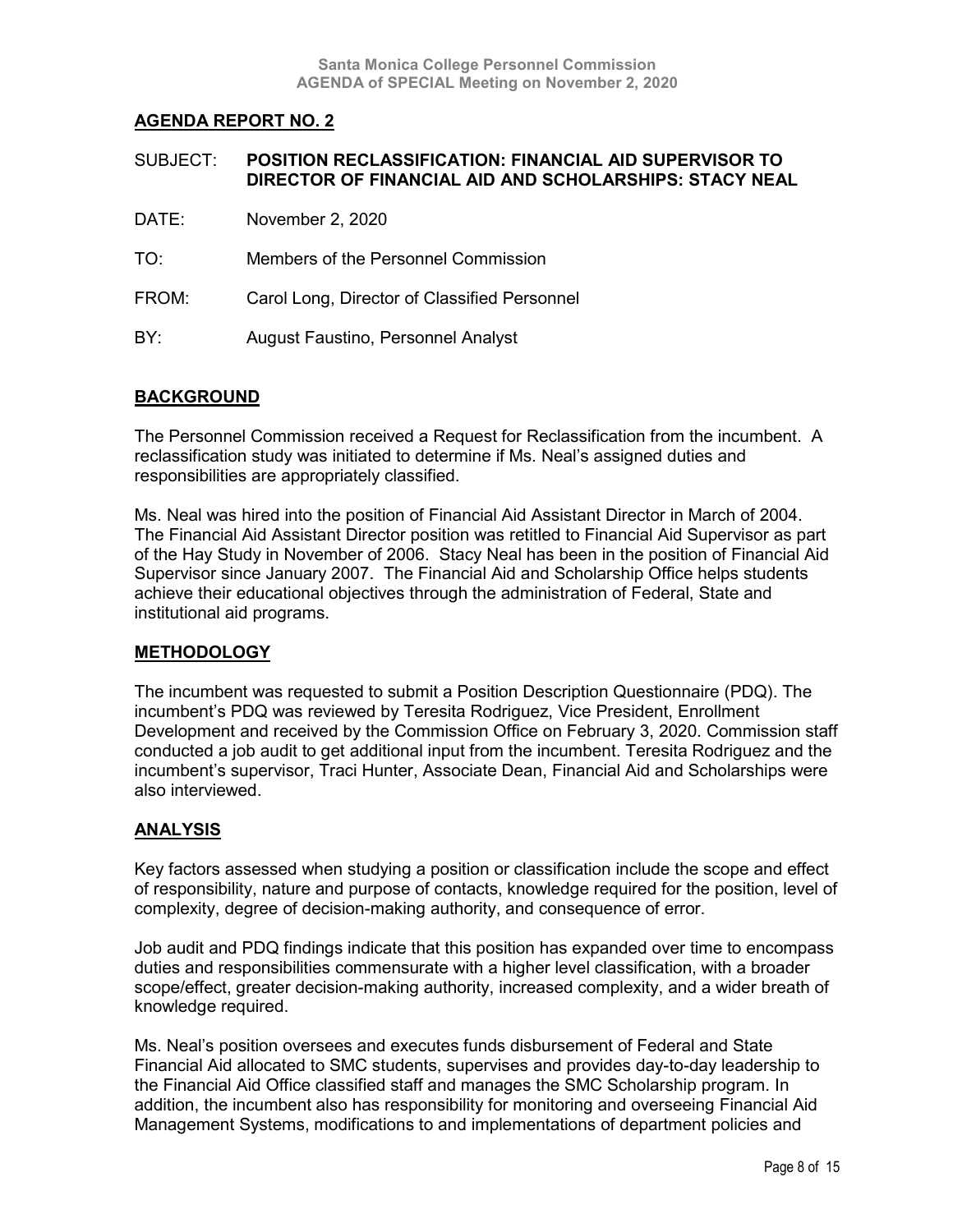procedures, compiling and reporting data to the Department of Education and office compliance and interpretation of State and Federal Financial Aid regulations.

## **FINDINGS**

- Ms. Neal's position qualifies for a reclassification because duties have evolved and changed over time, resulting in responsibilities that are broader in scope and effect, are increasingly complex and require a greater degree of decision-making authority. Duties are required to support normal Department and District operations and cannot be absorbed by other staff members.
- According to Ms. Neal's supervisor, she has been assigned to perform these duties continuously since December 2018. Duties and responsibilities of this role have grown through gradual accretion for at least two years.
- Based on the duties assigned and the KSAs required, Director of Financial Aid and Scholarships encompasses the majority of the essential duties of the incumbent in terms of complexity, scope and effect of work, knowledge, decision-making authority and nature and purpose of contacts.

Findings have been sent for review to the incumbent, Financial Aid management, Human Resources, Business Services, and executive leadership.

Applicable Rules:

- The basis for reclassification of a position shall be the gradual accretion or growth of duties, and not a sudden change occasioned by a reorganization or the assignment of completely new duties and responsibilities. (Merit Rule 3.3.1)
- The change in duties and responsibilities must affect a significant portion of the duties and responsibilities of the position and be so significant as to clearly warrant a change in the title and qualifications requirements needed to perform the duties of the position. (Merit Rule 3.3.1)
- Merit Rule 3.3.2 defines gradual accretion of duties as "occurring over two (2) or more years of regular service."
- Reclassification may become moot if the out-of-class duties are removed from the position. Compensation for the higher level duties performed may be confirmed through the Working Out of Class procedures. (Merit Rule 3.3.4F)
- At least two (2) years must elapse from the time the decision is finalized before another request for reclassification can be initiated for the same position. (Merit Rule 3.3.4G)
- Changes in classification and salary resulting from the permanent reclassification of a position shall be effective no later than the first day of the month following the date on which the Personnel Commission takes action to approve reclassification of the position, provided the employee is eligible to be reclassified with his/her position without examination. (Merit Rule 3.3.7A(1))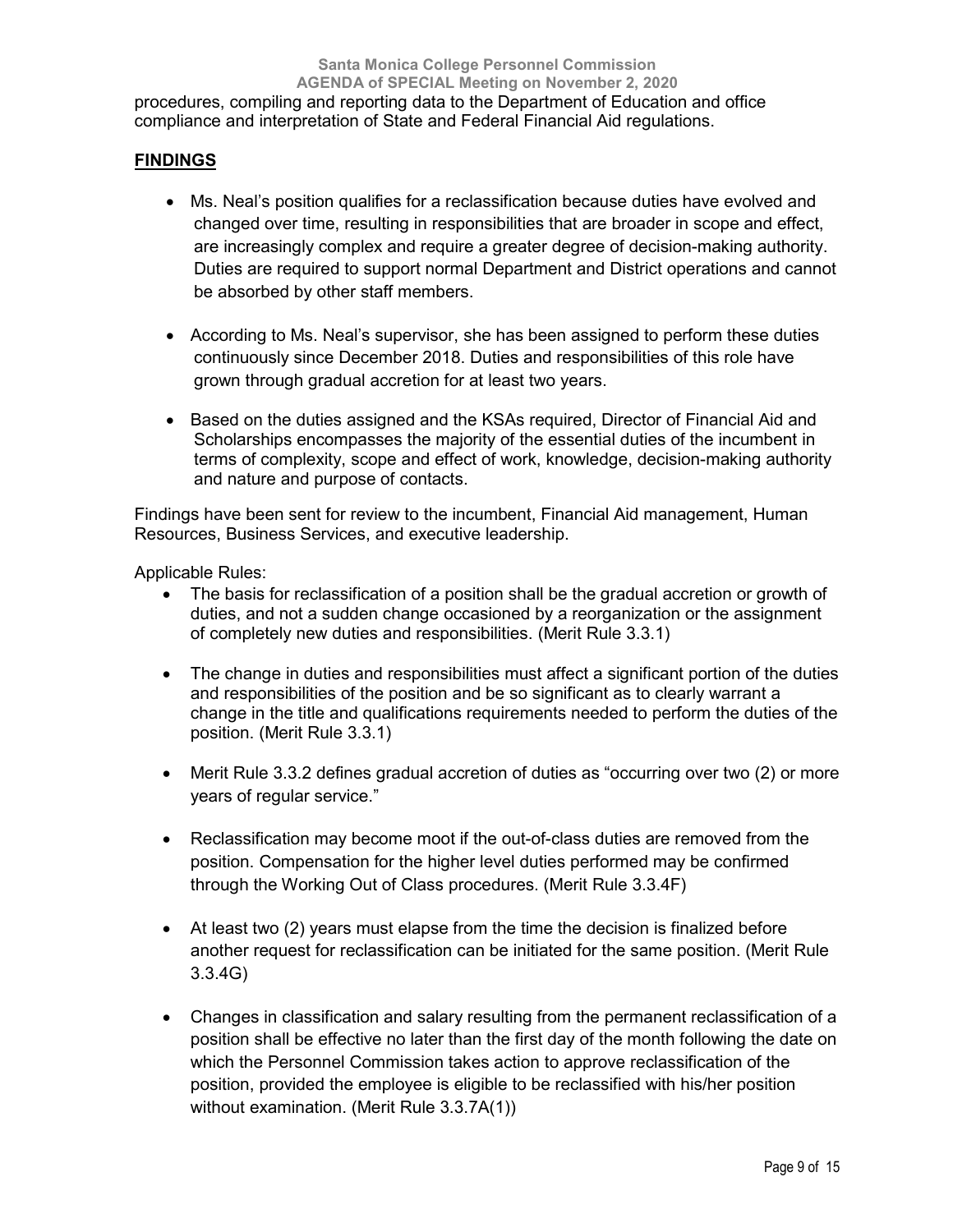• The Commission shall be the final approving authority concerning reclassifications. (Merit Rule 3.3.7C)

## **RECOMMENDATION**

It is recommended that the Commission reclassify Ms. Neal's position from Financial Aid Supervisor to Director of Financial Aid and Scholarships, with a reclassification effective date of December 1, 2020.

## **DISPOSITION BY THE COMMISSION**

MOTION MADE BY: SECONDED BY: AYES: NAYS: ABSTENTIONS: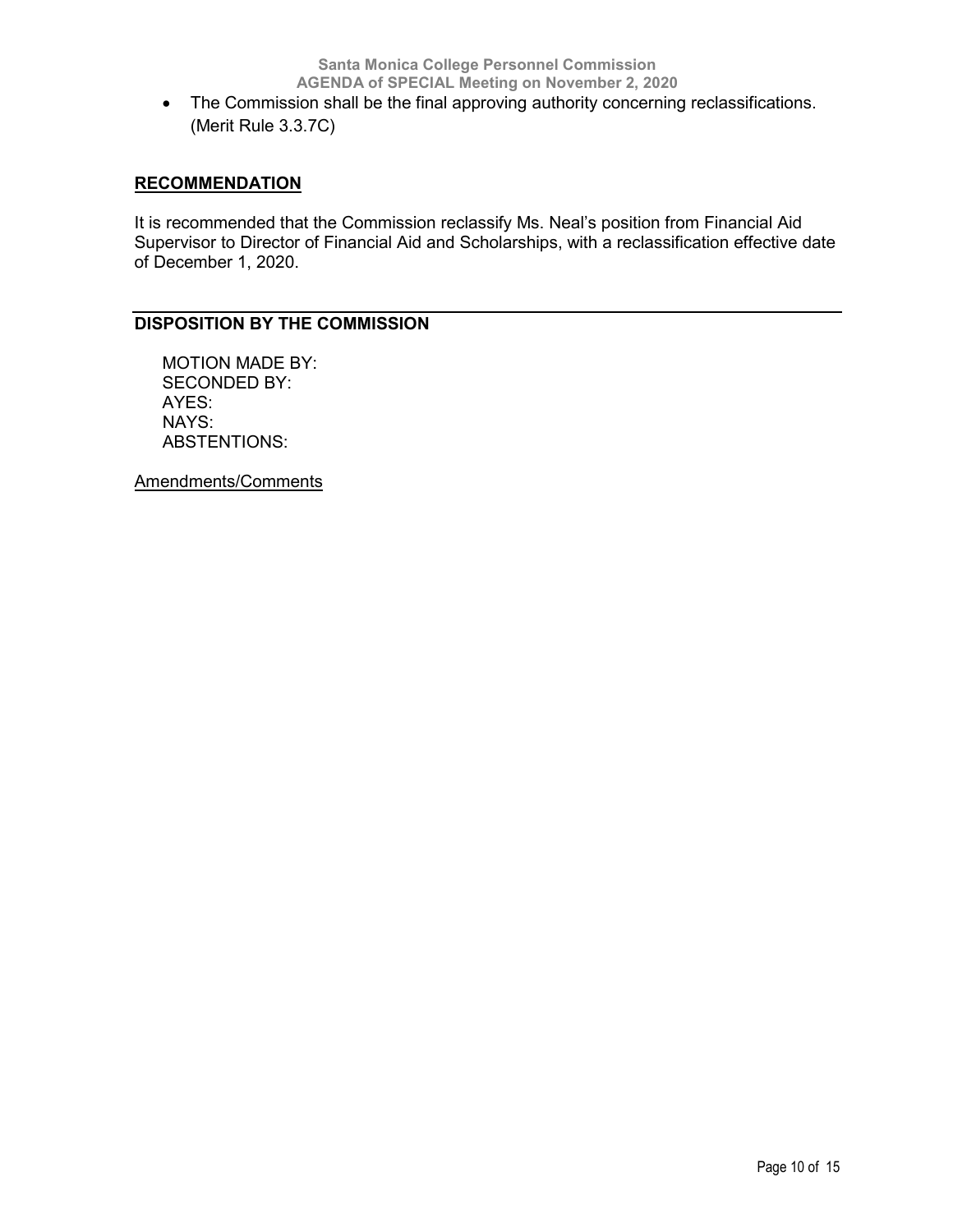|       | SUBJECT: RATIFICATION OF INTERNAL LIMITED TERM ASSIGNMENTS |
|-------|------------------------------------------------------------|
| DATE: | November 2, 2020                                           |
| TO:   | Members of the Personnel Commission                        |
| FROM: | Carol Long, Director of Classified Personnel               |

It is recommended that the Personnel Commission approve the following internal limited term assignment(s).

#### **Limited Term Assignment**

| <b>Name/Permanent Class</b>     | <b>Limited-Term Assignment</b>             | <b>Dates of Current Assignment</b> |  |
|---------------------------------|--------------------------------------------|------------------------------------|--|
| **Lisa Burns/                   | <b>Student Judicial Affairs Specialist</b> | 11/6/2020 to 11/30/2020            |  |
| Administrative Assistant II     |                                            |                                    |  |
| Stacy Neal/                     | Director of Financial Aid and              | 11/6/2020 to 11/30/2020            |  |
| <b>Financial Aid Supervisor</b> | <b>Scholarships</b>                        |                                    |  |

*\*\*Pending PBAR Approval*

**Merit Rule 7.4 Limited Term (Temporary) Appointments (Education Code Section 88105)**

#### 7.4.1 LIMITED TERM POSITIONS DEFINED

- A. Positions established to perform duties which are not expected to exceed six months in one fiscal year shall be designated as temporary limitedterm positions.
- B. Positions established to replace temporarily absent employees shall be designated as substituted limited-term positions.

#### 7.4.2 PROCEDURE FOR ESTABLISHMENT OF LIMITED-TERM POSITIONS

- A. When a temporary or substitute limited-term position is established, the appointing authority shall notify the Director of Classified Personnel in writing of the hours, starting date, and probably length of the assignment. Establishment of limited-term positions shall be subject to ratification by the Board of Trustees at their next regular meeting.
- B. Substitute limited-term appointments may be made for the duration of the absence of a regular employee but need not be for the full duration of the absence. The appointment may be in the same class as that of the absent employee or the duties may be reduced in level and the appointment may be made in a lower class. The duration of the appointment shall not exceed the authorized dates of absence of the regular employee.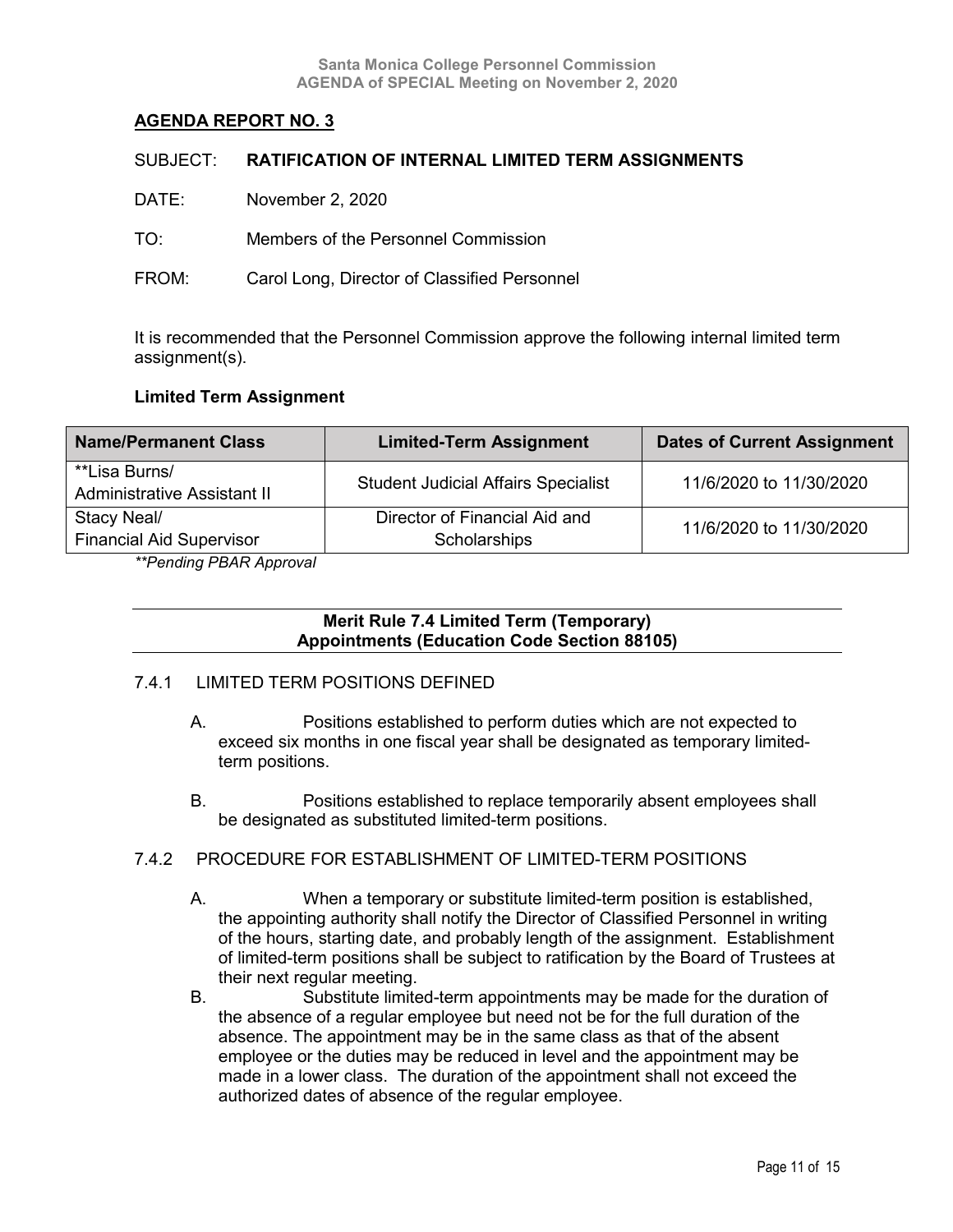## 7.4.3 ELIGIBILITY FOR APPOINTMENT

A. Limited-term appointments shall be made from eligibility lists and employment lists in accordance with procedures for regular appointments.

#### **RECOMMENDATION**

It is recommended that the Personnel Commission approve the requests for limited term assignments for the appropriate stipend as indicated under the above applicable sections of CSEA, Chapter 36, Article 11.7, and Merit Rules 3.2.10 and 7.4.

## **DISPOSITION BY THE COMMISSION**

MOTION MADE BY: SECONDED BY: AYES: NAYS: ABSTENTIONS: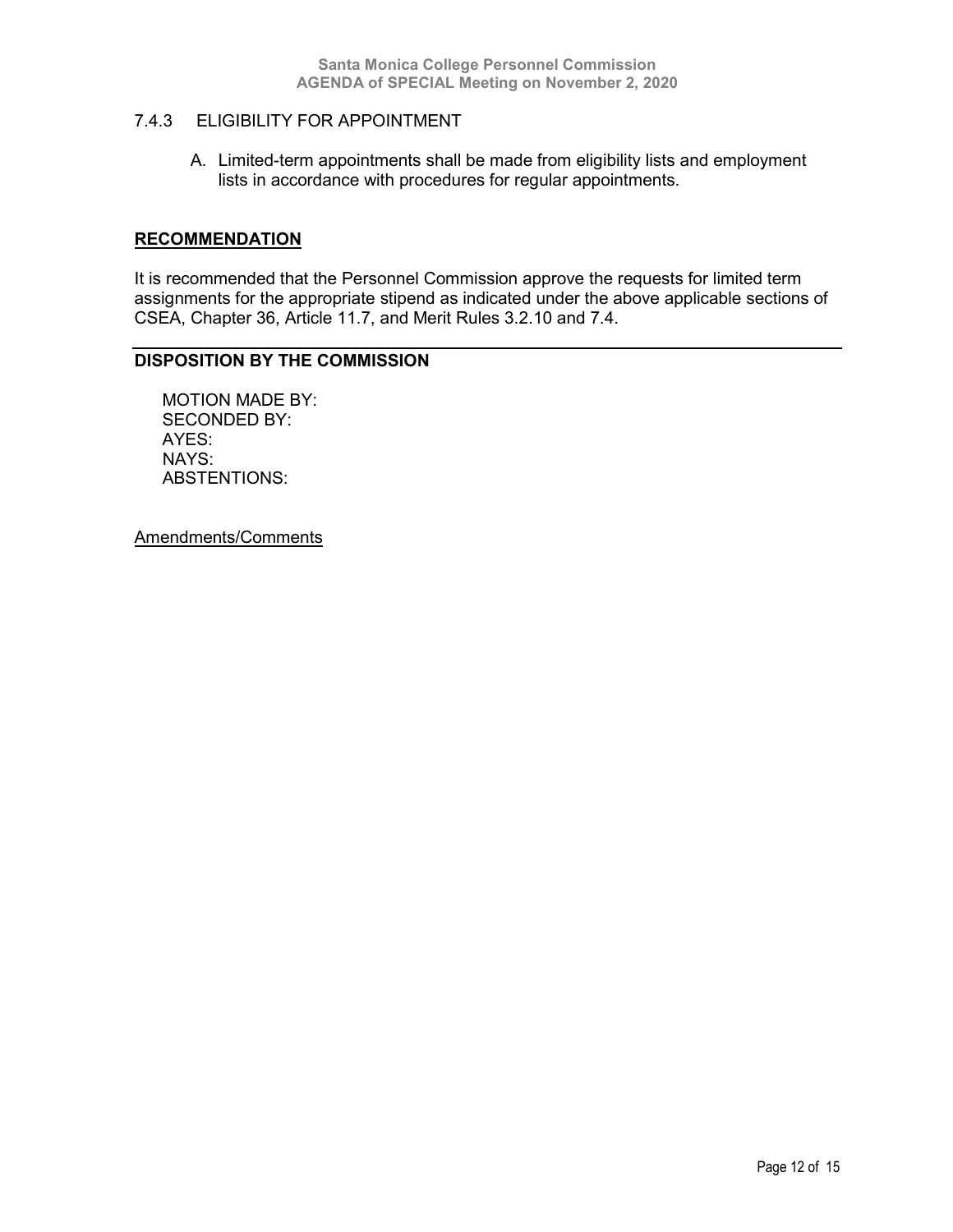|       | SUBJECT: EMPLOYMENT LISTS                    |
|-------|----------------------------------------------|
| DATE: | November 2, 2020                             |
| TO:   | Members of the Personnel Commission          |
| FROM: | Carol Long, Director of Classified Personnel |

The Personnel Commission is advised that the following individuals are being added to the Employment List(s) for upcoming reclassification as specified below:

| <b>Name</b> | <b>List Classification</b>                 | <b>Effective Date</b> | <b>Ending Date</b> |
|-------------|--------------------------------------------|-----------------------|--------------------|
| Lisa Burns  | <b>Student Judicial Affairs Specialist</b> | 11/3/2020             | 11/30/2020         |
| Stacy Neal  | Director of Financial Aid and Scholarships | 11/3/2020             | 11/30/2020         |

Reference: Merit Rule 6.1 Employment Lists

An employment list shall be defined as a list of names of current and former permanent employees who are eligible for employment into a vacant position without competitive examination.

## **DISPOSITION BY THE COMMISSION**

MOTION MADE BY: SECONDED BY: AYES: NAYS: ABSTENTIONS: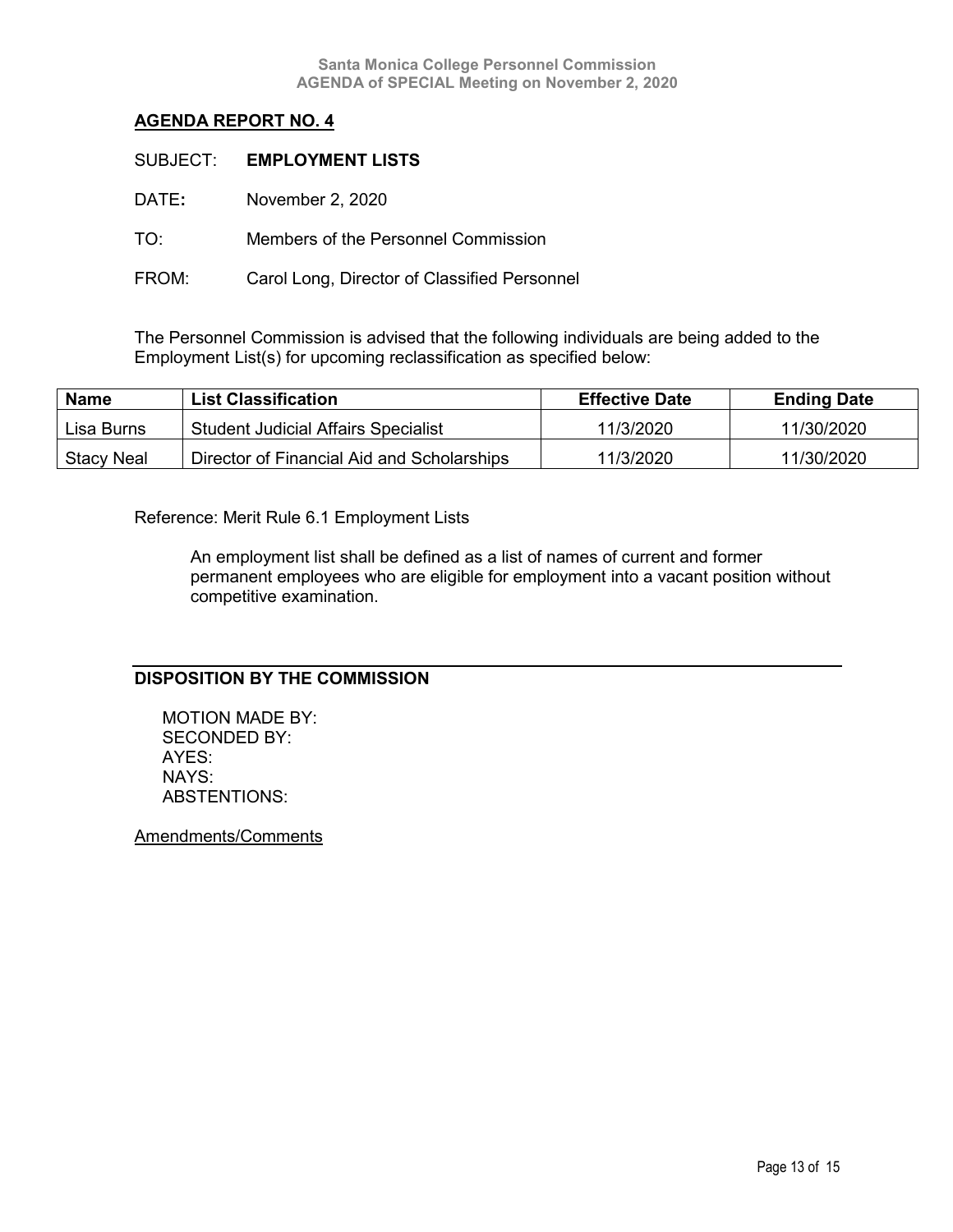| DATE: | November 2, 2020 |  |
|-------|------------------|--|
|-------|------------------|--|

TO: Members of the Personnel Commission

FROM: Carol Long, Director of Classified Personnel

It is recommended that the Personnel Commission approve the following Examination Schedule:

| <b>Class Title</b>                     | <b>Field of Competition</b> | Time    |
|----------------------------------------|-----------------------------|---------|
| Director of Safety and Risk Management | Promotional                 | 3 weeks |

Reference: Merit Rule 5.2.3

- A. When an adequate field of promotional applicants does not exist or there is doubt as to its adequacy, the Director of Classified Personnel may advertise the examination among employees and the general public.
- B. Promotional eligibles who successfully complete all parts of the examination shall receive longevity preference credit as referenced in Rule 5.2.17 (Longevity Preference Credit).
- C. The examination procedure shall result in a separate promotional and open competitive eligibility list. The promotional eligibility list shall take precedence

## **DISPOSITION BY THE COMMISSION**

MOTION MADE BY: SECONDED BY: AYES: NAYS: ABSTENTIONS: